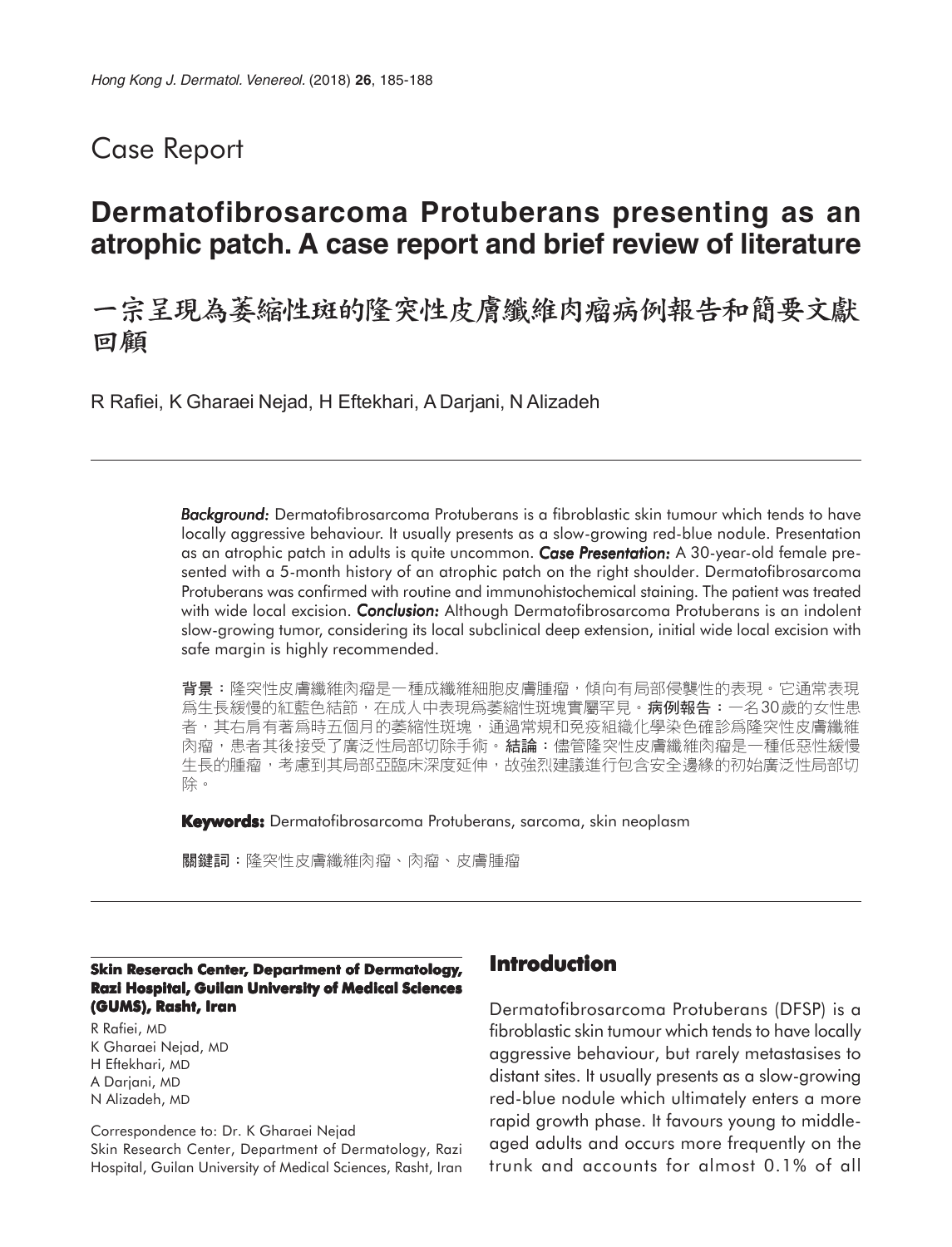malignancies with an increasing annual incidence over the past 40 years.<sup>1</sup> Herein, we report a case of DFSP with a rare presentation as an atrophic patch on the shoulder of a young adult female.

#### **Case report report**

A 30-year-old female was referred to our clinic with a 5-month history of an asymptomatic atrophic patch measuring 2x1 cm on the right supra-clavicular area (Figure 1). She had no history of previous trauma or injection at this site. Her past medical, drug and family histories were unremarkable. There was no significant clinical finding in the physical examination. An elliptical incisional biopsy was done which revealed an atrophic epidermis with diffuse spindle cell infiltrations in the dermis with nuclear pleomorphism and short fascicular growth pattern extending deep into the subcutaneous tissue. Arrector pili muscles and nerve trunks were entrapped within the lesion. On immunohistochemical (IHC) analysis, there was diffuse strong staining with CD34 in the spindle cells and very weak staining with CD68 and CD99 markers. Staining for S100, smooth muscle actin (SMA) and epithelial membrane antigen (EMA) were negative (Figure 2). After establishing the diagnosis of DFSP, the patient underwent total excision. However, in the second sample; the tumour had extended deep into the subcutaneous tissue, close to the deep margin of the excised tissue. Wide local excision with 3 cm margin was done to ensure total removal of the tumour. There was no recurrence at 6-month follow-up.

### **Discussion**

DFSP is a locally aggressive fibroblastic tumour which has a low risk for distant metastasis. It occurs most commonly among adults in their fourth to sixth decades of life. There is little difference in incidence rates between either of sexes. The most common site of occurrence is trunk (42%) followed

by upper (23%) and lower extremities (18%) respectively. The annual incidence of the tumour is about four per million and is relatively higher in the black population. In 99.6% of cases, the disease remains localised (57%) or invades adjacent organs (less than 43%), while the distant metastasis is seen only in 0.4% of patients. Fiveyear and 15-year survival rates for DFSP are 99.2% and 97.2%, respectively. Approximately 1% of tumours present as pigmented variants, namely, the Bednar tumour.<sup>1,2</sup> Molecular studies have shown chromosomal alteration in 90% of cases which involves 7q22; 22q13, with fusion of the genes collagen type 1 alpha 1 (COL1A1) and platelet-derived growth factor-B (PDGFβ). These findings may provide additional options for the diagnosis and treatment of these patients. Rarely, fibrosarcomatous changes can occur within the tumour which results in higher rate of recurrence and distant metastasis.3 Less than 40 cases of atrophic DFSP have been found in the literature including our case and it presents commonly on the trunk of young adults, $4$  although, childhood<sup>5</sup> and congenital cases have been reported.<sup>6</sup> Despite its distinct clinical appearance, atrophic DFSP has similar epidemiology, clinical behaviour and prognosis compared to typical DFSP.4



**Figure 1.** Atrophic patch on the right supra-clavicular area (2x1 cm).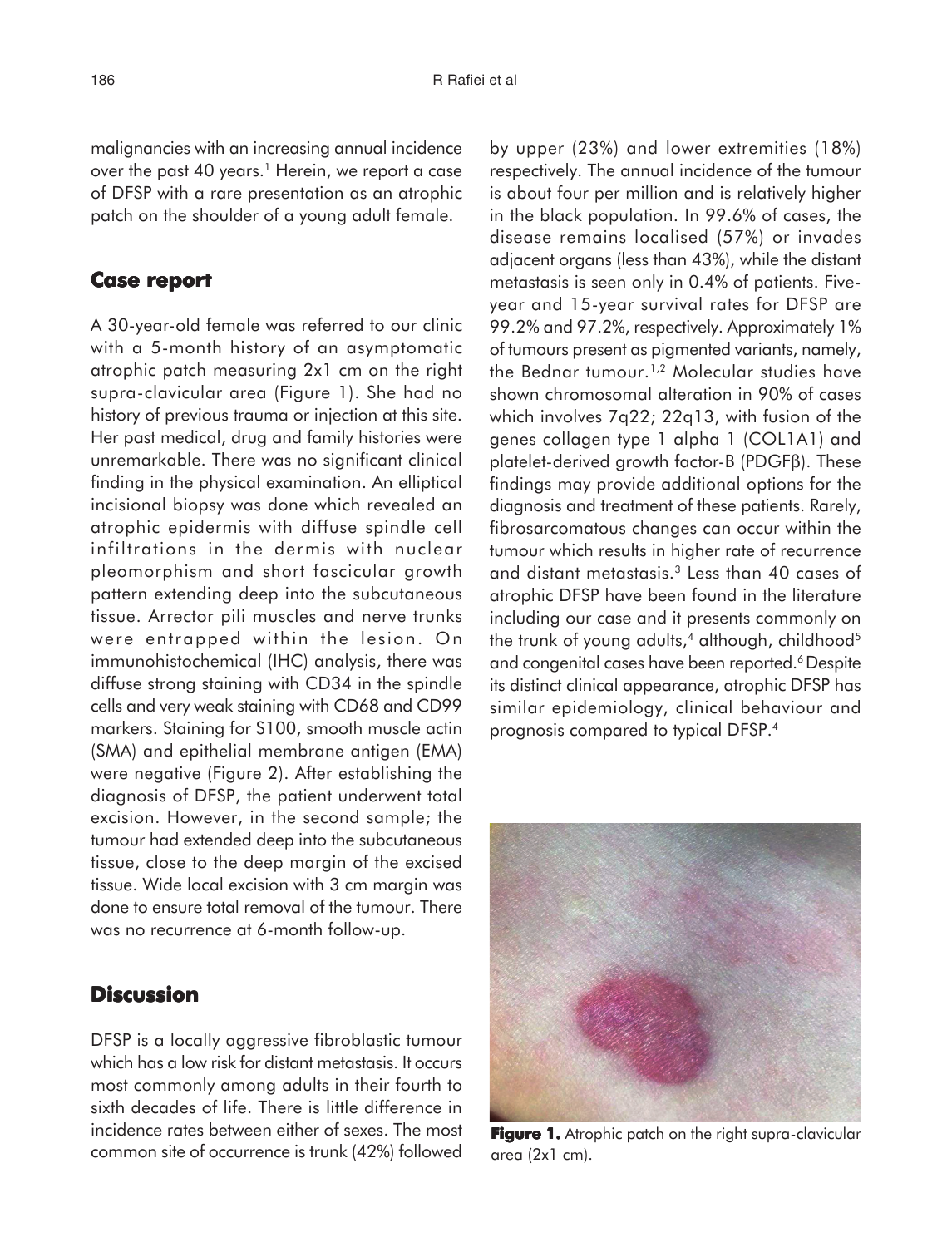DFSP usually presents as an indolent slow-growing skin-coloured asymptomatic nodule or plaque on the upper trunk of a young adult which is usually mistaken for a simple scar, keloid or cyst. Rarely, it may be present as an atrophic patch resembling atrophoderma, morphea or sclerosing basal cell carcinoma. Giant cell fibroblastoma or juvenile DFSP presents earlier than typical DFSP in the first decade and involves the trunk and inguinal areas.<sup>7</sup> A deep incisional biopsy should be taken for histopathological diagnosis. The tumour consists of fascicles of dense spindle cells in a storiform (mat-like) arrangement, extending deep into the dermis and subcutis in a honeycomb pattern. It has a limited mitotic activity (<5 mitoses per 10 high-power field). CD34 staining is usually diffusely positive which differentiates DFSP from a benign dermatofibroma. Cytogenetic studies show a t(17; 22) translocation in more than 90% of cases.<sup>8</sup>

Lymph node and distant spread and metastasis are very rare in DFSP. Therefore, surgical excision is the treatment of choice for localised tumours. Due to subclinical and deep extension of the tumour, complete removal of the tumour during the initial excision is strongly recommended.<sup>9</sup> A standard resection margin of 3 cm is usually implemented. An additional 1 cm margin should be considered for lesions larger than 5 cm or for recurrent lesions. Narrower resection margins are employed for smaller lesions or for those located in the head and neck to prevent aesthetic and functional impairment.<sup>10</sup> In a recent study, depth of the tumour was the only factor associated with disease-free survival.<sup>11</sup> Before any reconstruction, tumour-free margins have to be confirmed. If surgical margins are not completely clear, tissue rearrangement must be avoided and splitthickness grafting should be considered to monitor the lesion for recurrence.<sup>9</sup>

Imatinib mesylate, a protein tyrosine kinase inhibitor, is clinically active against localised and metastatic DFSP containing t(17:22) translocation. Imatinib has been approved by the FDA for the treatment of unresectable, recurrent or metastatic DFSP in adults.<sup>9</sup> Other tyrosine kinase inhibitors (e.g. sorafenib) have also been reported to be efficacious in unresectable cases.<sup>12</sup> For recurrent tumours, surgical resection is recommended whenever possible. However, for unresectable recurrent tumours, radiotherapy or systemic treatment with imatinib may be considered.



**Figure 2.** (A) (H&E x 10), (B) (H&E x 40) diffuse infiltration of the dermis by spindle cells with nuclear pleomorphism and short fascicular growth pattern extending deeply into the subcutaneous tissue. (C) Strong diffuse CD34 staining of the spindle cells (IHC staining x 10).